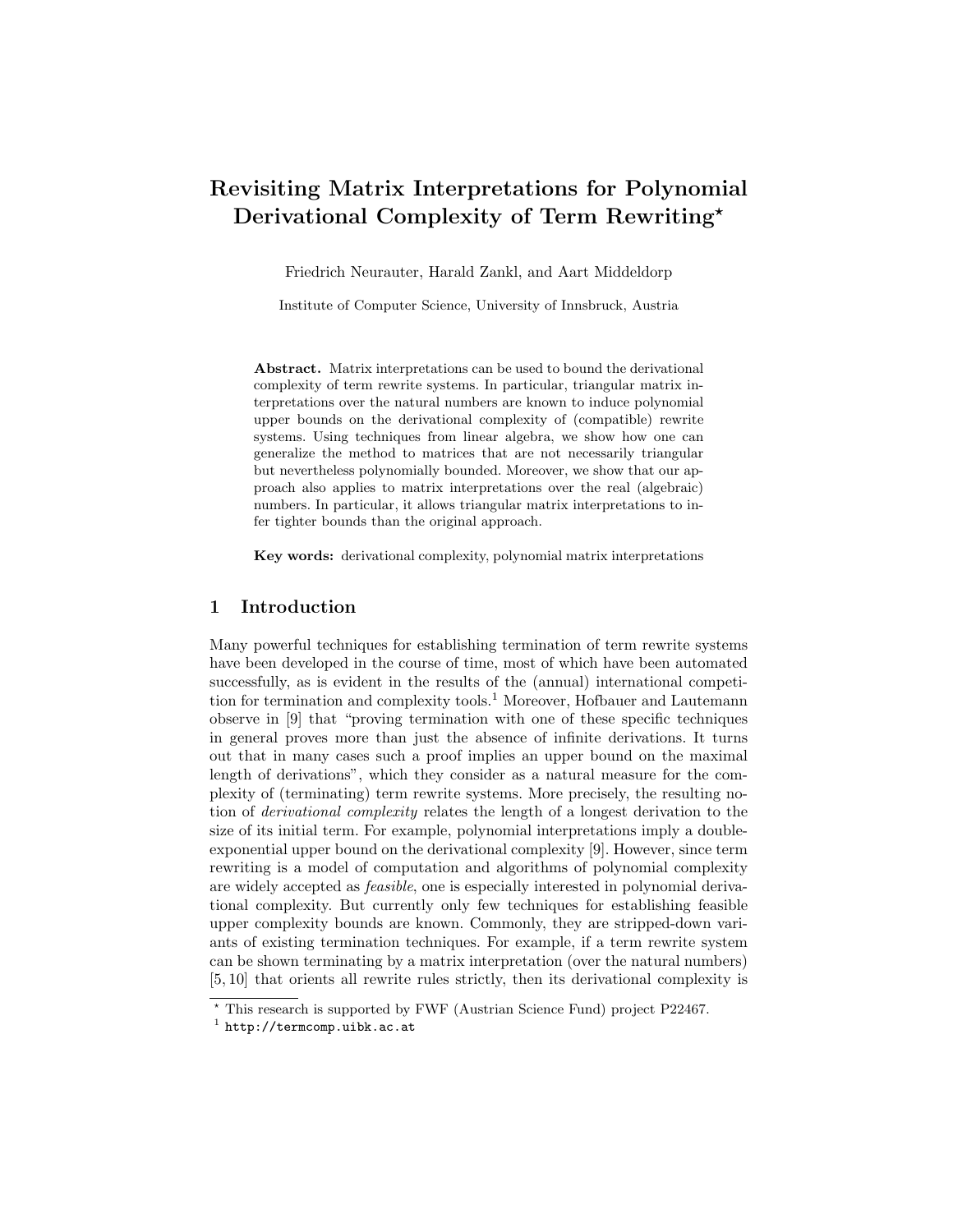at most exponential. However, by restricting the shape of the matrices to upper triangular form, one obtains a method for establishing polynomial derivational complexity [13], where the degree of the polynomial depends on the dimension of the matrices. Using match-bounds [7] or arctic matrix interpretations [12], linear derivational complexity can be inferred.

In this paper we investigate the method of (triangular) matrix interpretations that is widely used in current automated termination and complexity tools. Using techniques from linear algebra, we show how one can generalize the method of triangular matrix interpretations, as introduced in [13], to matrix interpretations that are not necessarily triangular but nevertheless induce polynomial upper bounds on the derivational complexity of compatible term rewrite systems. Moreover, we show that our approach also applies to matrix interpretations over the real (algebraic) numbers. In particular, we also show how one can infer tighter bounds from triangular matrix interpretations by examining the diagonal structure of upper triangular (complexity) matrices.

The remainder of this paper is organized as follows. Section [2](#page-1-0) introduces basic notions of term rewriting and some mathematical prerequisites. In Section [3,](#page-3-0) we review matrix interpretations in the context of complexity analysis of term rewriting, before presenting our main result in Section [4.](#page-6-0) In Section [5,](#page-9-0) we give details on implementation-specific issues. Finally, we provide experimental results in Section [6,](#page-12-0) before concluding in Section [7.](#page-13-0)

## <span id="page-1-0"></span>2 Preliminaries

We assume familiarity with the basics of term rewriting [2, 17]. Let  $\mathcal V$  denote a countably infinite set of variables and  $\mathcal F$  a fixed-arity signature. The set of *terms* over F and V is denoted by  $\mathcal{T}(\mathcal{F}, \mathcal{V})$ . The size |t| of a term t is defined as the number of symbols occurring in it and the *depth* of  $t$  is defined as follows: if  $t$ is a variable or a constant, then depth $(t) := 0$ , otherwise depth $(f(t_1, \ldots, t_n)) :=$  $1 + \max\{\text{depth}(t_i) \mid 1 \leq i \leq n\}.$  A rewrite rule is a pair of terms written as  $l \rightarrow r$ , such that l is not a variable and all variables in r are contained in l. A term rewrite system R (TRS for short) over  $\mathcal{T}(\mathcal{F}, \mathcal{V})$  is a set of rewrite rules. For complexity analysis we assume TRSs to be finite. The rewrite relation induced by  $\rightarrow$  is denoted by  $\rightarrow_{\mathcal{R}}$ . As usual,  $\rightarrow_{\mathcal{R}}^*$  denotes the reflexive transitive closure of  $\rightarrow_{\mathcal{R}}$  and  $\rightarrow_{\mathcal{R}}^n$  its *n*-th iterate. A term  $s \in \mathcal{T}(\mathcal{F}, \mathcal{V})$  is called a *normal form* if there is no term t such that  $s \rightarrow_{\mathcal{R}} t$ .

The *derivation height* of a term t with respect to a TRS  $\mathcal{R}$  is defined as follows:  $\mathsf{dh}(t, \to_{\mathcal{R}}) := \max\{n \mid \exists u \; t \to_{\mathcal{R}}^n u\}.$  The *derivational complexity* function of a terminating TRS  $R$  computes the maximal derivation height of all terms up to a given size, i.e.,  $dc_R : \mathbb{N} \setminus \{0\} \to \mathbb{N}, k \mapsto \max\{dh(t, \to_R) \mid |t| \leq k\}.$  Sometimes we say that R has linear, quadratic, etc. derivational complexity if  $d\mathbf{c}_R(k)$  can be bounded by a linear, quadratic, etc. polynomial in  $k$ .

An important concept for establishing termination of TRSs is the notion of well-founded monotone algebras. An  $\mathcal{F}\text{-}algebra$  A consists of a non-empty carrier A and interpretation functions  $f_A: A^n \to A$  for every n-ary  $f \in \mathcal{F}$ .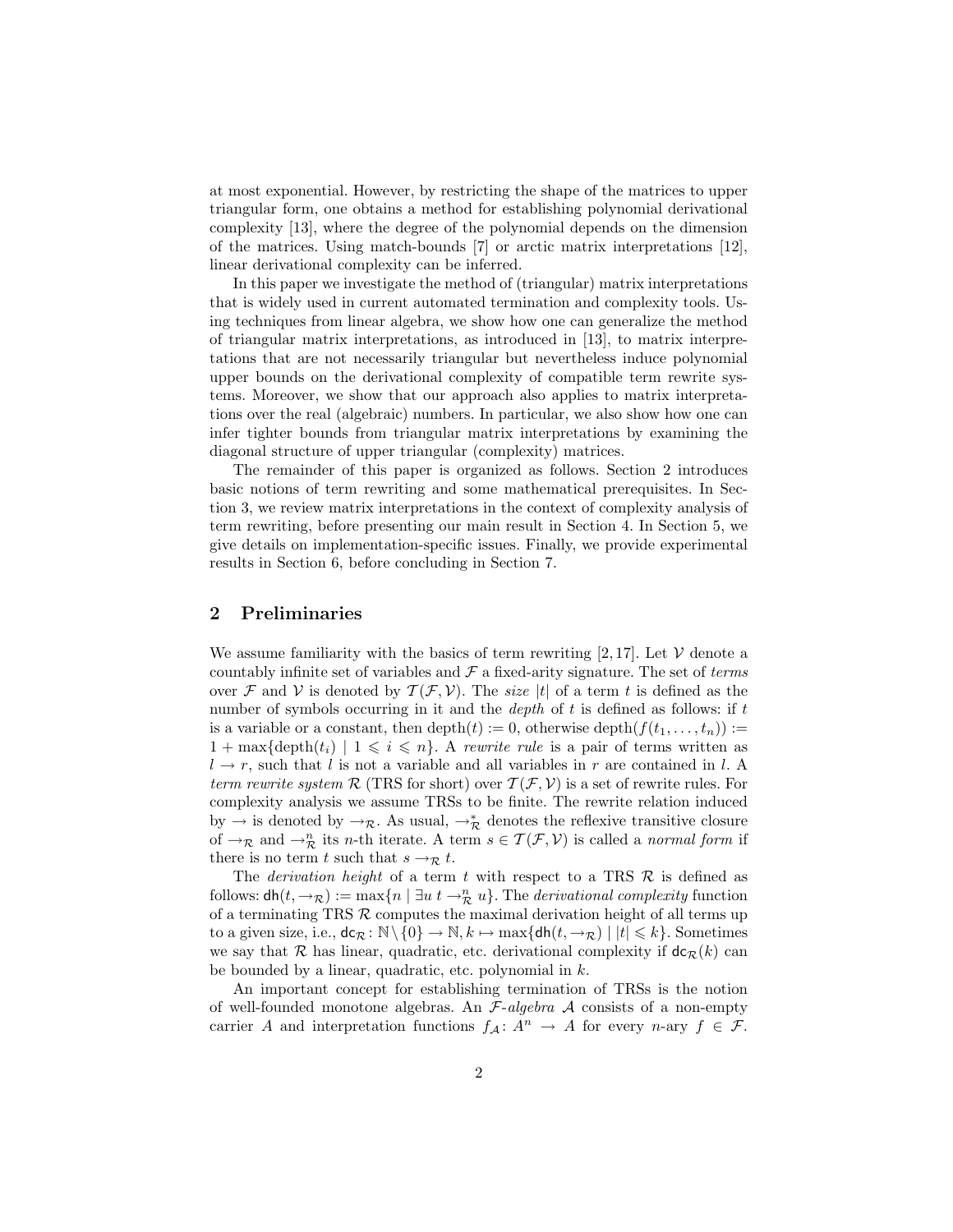By  $[\alpha]_{\mathcal{A}}(\cdot): \mathcal{T}(\mathcal{F}, \mathcal{V}) \to A$  we denote the usual evaluation function of A with respect to a variable assignment  $\alpha: \mathcal{V} \to A$ . A well-founded monotone F-algebra is a pair  $(A, >_A)$ , where A is an F-algebra and  $>_A$  is a well-founded order on A such that every  $f_A$  is strictly monotone in all arguments (with respect to  $\geq_A$ ). A well-founded monotone algebra naturally induces an order  $\succ_{\mathcal{A}}$  on terms:  $s \succ_{\mathcal{A}} t$ if  $[\alpha]_A(s) >_A [\alpha]_A(t)$  for all assignments  $\alpha$  of elements of A to the variables in s and t. Finally, it is well-known that a TRS  $R$  is terminating if and only if it is *compatible* with a well-founded monotone algebra  $(A, >_A)$ , where compatibility means that  $l \succ_{\mathcal{A}} r$  for every rewrite rule  $l \to r \in \mathcal{R}$ .

*Linear Algebra.* As usual, we denote by  $\mathbb{N}, \mathbb{Z}, \mathbb{Q}$  and  $\mathbb{R}$  the sets of natural, integer, rational and real numbers. Given some  $D \in \{N, \mathbb{Z}, \mathbb{Q}, \mathbb{R}\}\$  and  $m \in D$ ,  $>_{D}$  denotes the natural order of the respective domain and  $D_m := \{x \in D \mid x \geq m\};$  e.g.,  $\mathbb{R}_0$  refers to the set of all non-negative real numbers. For any ring R (e.g., Z,  $\mathbb{Q}, \mathbb{R}$ , we denote the ring of all *n*-dimensional square matrices over R by  $R^{n \times n}$ , and  $R[x_1, \ldots, x_n]$  denotes the associated polynomial ring in n indeterminates  $x_1, \ldots, x_n$ . In the special case  $n = 1$ , a polynomial  $P \in R[x]$  can be written as follows:  $P(x) = \sum_{k=0}^{d} a_k x^k \ (d \in \mathbb{N})$ . For the largest k such that  $a_k \neq 0$ , we call  $a_k x^k$  the leading term of P,  $a_k$  its leading coefficient and k its degree. P is said to be monic if its leading coefficient is one. Moreover, it is said to be linear, quadratic, cubic etc. if its degree is one, two, three etc.

We say that a matrix is *non-negative* if all its entries are non-negative. Abusing notation, we denote the set of all non-negative n-dimensional square matrices of  $\mathbb{Z}^{n \times n}$  by  $\mathbb{N}^{n \times n}$ . An *upper triangular* matrix is a matrix, where all entries below the main diagonal are zero. An upper triangular complexity matrix is a non-negative upper triangular matrix whose diagonal entries are at most one and whose top-left entry is exactly one. As usual, we denote the transpose of a matrix (vector) A by  $A<sup>T</sup>$ . The *characteristic polynomial* of a square matrix  $A \in R^{n \times n}$  is defined as  $\chi_A(\lambda) := \det(\lambda I_n - A)$ , where  $I_n$  denotes the *n*-dimensional identity matrix and det the determinant of a matrix. It is monic and its degree is  $n$ . The equation  $\chi_A(\lambda) = 0$  is called the *characteristic equation* of A. The *eigenvalues* of A are precisely the solutions of its characteristic equation, and the spectral *radius*  $\rho(A)$  of A is the maximum of the absolute values of all eigenvalues. By  $m<sub>\lambda</sub>$  we denote the *multiplicity* of the eigenvalue  $\lambda$ . A non-zero vector x is an eigenvector of A if  $Ax = \lambda x$  for some eigenvalue  $\lambda$  of A. The Cayley-Hamilton theorem [15] states that every matrix satisfies its own characteristic equation, that is,  $\chi_A(A) = 0$ , and it holds for square matrices over commutative rings.

Recurrence Relations. Informally, a recurrence relation is an equation that recursively defines a sequence; each element of the sequence is defined as a function of the preceding elements. For example, the Fibonacci numbers are defined by  $F_n = F_{n-1} + F_{n-2}$  with  $F_0 = 0$  and  $F_1 = 1$ . Solving a recurrence relation means obtaining a closed-form solution; in this example, a non-recursive function of  $n$ .

A linear homogeneous recurrence relation with constant coefficients is an equation of the form  $a_n = c_1 a_{n-1} + c_2 a_{n-2} + \cdots + c_d a_{n-d}$ , where the  $d \geq 1$ coefficients  $c_1, \ldots, c_d$  are constants with  $c_d \neq 0$ . The same coefficients yield the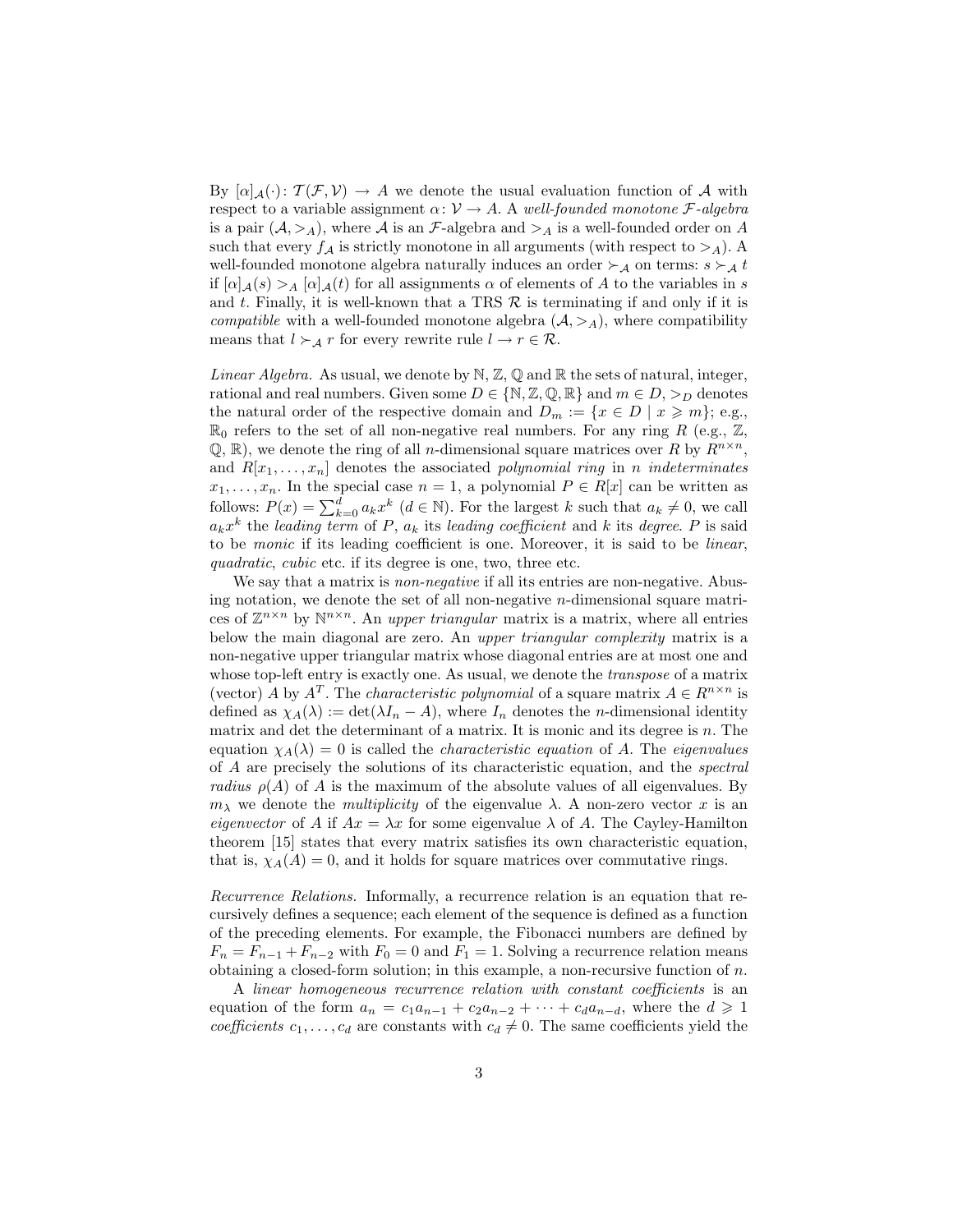*characteristic polynomial*  $\chi(\lambda) := \lambda^d - c_1 \lambda^{d-1} - c_2 \lambda^{d-2} - \cdots - c_d$  whose d roots play a key role in the solution of a recurrence relation (cf. [3, 4]). To be precise, if  $\lambda_1, \lambda_2, \ldots, \lambda_r$   $(1 \leq r \leq d)$  are the distinct (possibly complex) roots of the characteristic polynomial such that  $\lambda_i$  is of multiplicity  $m_i$   $(i = 1, 2, \ldots, r)$ , then the general solution of the recurrence relation is given by

$$
a_n = \sum_{i=1}^r (c_{i1} + c_{i2}n + \dots + c_{im_i}n^{m_i - 1})\lambda_i^n
$$

where the  $c_{ik}$ 's are (complex) constants. Any real solution is of this form as well, with the imaginary part zero. Moreover, if the coefficients of  $\chi(\lambda)$  are real numbers, its non-real roots always come in conjugate pairs; i.e., if  $\lambda_j :=$  $r_j(\cos(\phi_j) + i \sin(\phi_j))$  is a root of  $\chi(\lambda)$ , then so is its complex conjugate  $\lambda_j^* :=$  $r_j(\cos(\phi_i) - i\sin(\phi_j))$ . In this case, avoiding the use of complex numbers, the most general real solution can be written as

$$
a_n = \sum_i (c_{i1} + c_{i2}n + \dots + c_{im_i}n^{m_i - 1})\lambda_i^n
$$
  
+ 
$$
\sum_j (d_{j1} + d_{j2}n + \dots + d_{jm_j}n^{m_j - 1})r_j^n \cos(n\phi_j)
$$
  
+ 
$$
\sum_j (d'_{j1} + d'_{j2}n + \dots + d'_{jm_j}n^{m_j - 1})r_j^n \sin(n\phi_j)
$$

where the  $c_{ik}$ 's,  $d_{jk}$ 's and  $d'_{jk}$ 's are real constants, the  $\lambda_i$ 's the distinct real roots of  $\chi(\lambda)$  and the  $\lambda_j$ 's,  $\lambda_j := r_j(\cos(\phi_j) + i\sin(\phi_j))$ , the distinct complex roots (modulo conjugates).

# <span id="page-3-0"></span>3 Matrix Interpretations and Derivational Complexity

Next we review the method of matrix interpretations in the context of complexity analysis of term rewriting. Matrix interpretations [5,10] were originally introduced over the natural numbers. Later on they were lifted to the reals  $[1, 6, 21]$ using the same technique that was already used to lift polynomial interpretations from  $\mathbb N$  to  $\mathbb R$  (cf. [8]). Similarly, the first results relating matrix interpretations and derivational complexity of TRSs (cf. [13], triangular matrix interpretations) are based on matrix interpretations over the natural numbers. But these results have never been lifted to the reals. In the next section we shall see, however, how this follows from a more general result that holds for matrix interpretations over both  $\mathbb N$  and  $\mathbb R$ , the foundations of which are laid in the present chapter.

Let  $\mathcal F$  denote a signature. A matrix interpretation  $\mathcal M$  over  $\mathbb N$  is a well-founded monotone algebra, where the carrier M is the set  $\mathbb{N}^n$  for some fixed dimension  $n \in \mathbb{N} \setminus \{0\}$ . The well-founded order  $\gt_M$  on M is defined as follows:

$$
(x_1, x_2, \ldots, x_n)^T >_M (y_1, y_2, \ldots, y_n)^T \Leftrightarrow x_1 >_{\mathbb{N}} y_1 \wedge x_2 \geq_{\mathbb{N}} y_2 \wedge \cdots \wedge x_n \geq_{\mathbb{N}} y_n
$$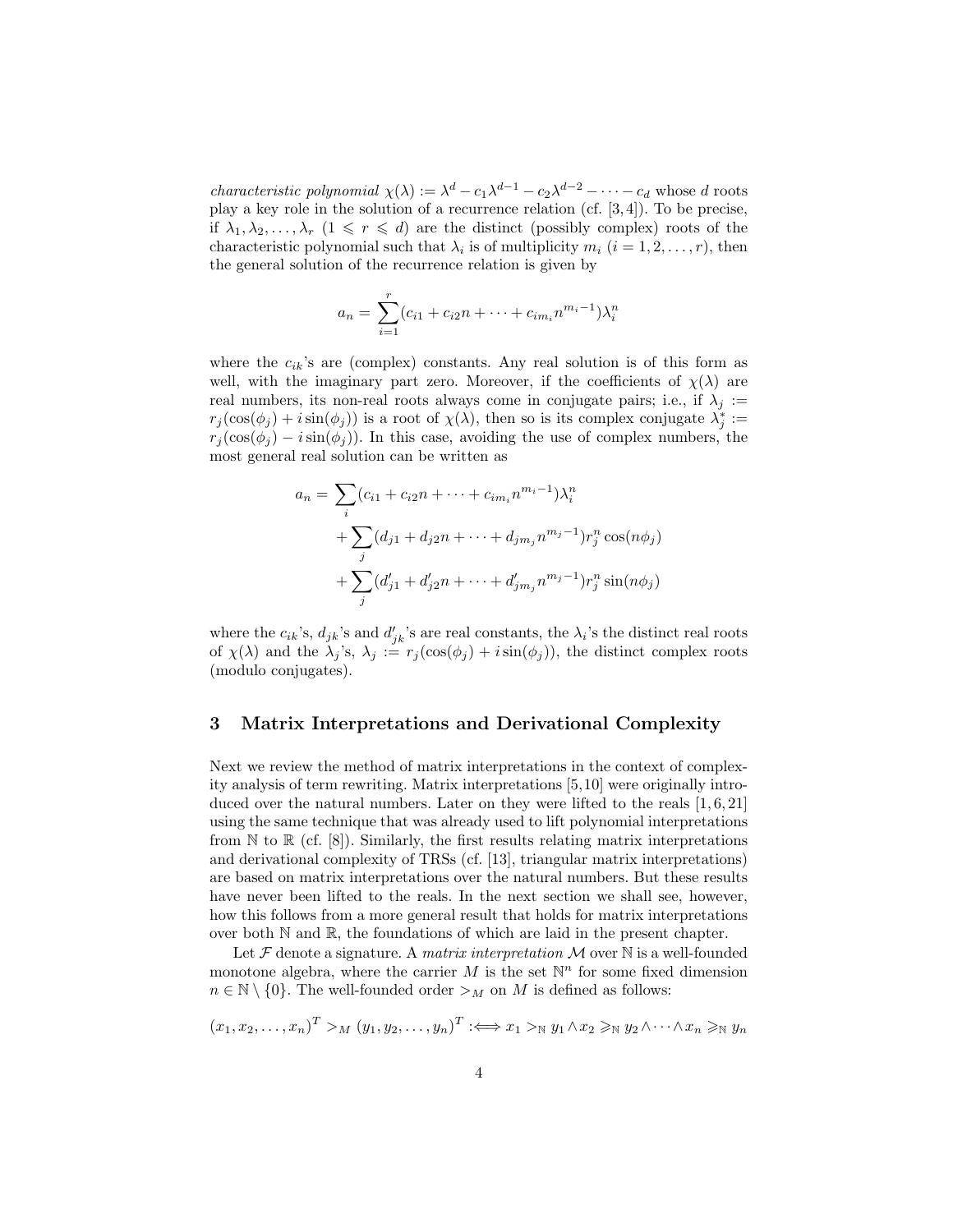For each k-ary function symbol  $f \in \mathcal{F}$ , we choose an interpretation function

$$
f_{\mathcal{M}}\colon (\mathbb{N}^n)^k \to \mathbb{N}^n, (\boldsymbol{x_1}, \dots, \boldsymbol{x_k}) \mapsto F_1 \boldsymbol{x_1} + \dots + F_k \boldsymbol{x_k} + \boldsymbol{f}
$$

where  $f \in \mathbb{N}^n$  and  $F_1, \ldots, F_k \in \mathbb{N}^{n \times n}$ . In addition, we require  $(F_i)_{1,1} \geq \mathbb{N}$  1 for all  $i = 1, \ldots, k$  to achieve strict monotonicity of  $f_{\mathcal{M}}$  in all arguments. Finally, a *triangular matrix interpretation* over  $\mathbb N$  is a matrix interpretation over  $\mathbb N$ , where all matrices are upper triangular complexity matrices.

When extending matrix interpretations from  $\mathbb N$  to  $\mathbb R$ , the main problem is the non-well-foundedness of  $\gt_R$ . This problem is overcome by  $\gt_{\mathbb{R},\delta}$ , which is defined as follows: given some fixed positive real number  $\delta$ ,  $x >_{\mathbb{R}, \delta} y$  if and only if  $x - y \geqslant_{\mathbb{R}} \delta$  for all  $x, y \in \mathbb{R}$ . Thus  $>_{\mathbb{R}, \delta}$  is well-founded on subsets of R that are bounded from below. Then a *matrix interpretation*  $M$  over  $\mathbb R$  is a well-founded monotone algebra, where the carrier  $M$  is the set  $\mathbb{R}^n_0$  for some fixed dimension  $n \in \mathbb{N} \setminus \{0\}$ . The well-founded order  $\gt_M$  on M is defined as follows:

$$
(x_1, x_2, \ldots, x_n)^T >_M (y_1, y_2, \ldots, y_n)^T \Leftrightarrow x_1 >_{\mathbb{R}, \delta} y_1 \wedge x_2 \geq_{\mathbb{R}} y_2 \wedge \cdots \wedge x_n \geq_{\mathbb{R}} y_n
$$

For each  $k$ -ary function symbol  $f$ , we choose an interpretation function

$$
f_{\mathcal{M}} \colon (\mathbb{R}^n_0)^k \to \mathbb{R}^n_0, (\boldsymbol{x_1}, \dots, \boldsymbol{x_k}) \mapsto F_1 \boldsymbol{x_1} + \ldots + F_k \boldsymbol{x_k} + \boldsymbol{f}
$$

where  $f \in \mathbb{R}_0^n$  and  $F_1, \ldots, F_k$  are non-negative matrices in  $\mathbb{R}^{n \times n}$  with  $(F_i)_{1,1} \geq \mathbb{R}$ 1 for all  $i = 1, \ldots, k$  in order to achieve strict monotonicity of  $f_{\mathcal{M}}$  in all arguments. Again, a *triangular matrix interpretation* over  $\mathbb R$  is a matrix interpretation over R, where all matrices are upper triangular complexity matrices.

Remark 1. Concerning polynomial interpretations, it was recently shown in [14] that it suffices to consider the set  $\mathbb{R}_{\text{alg}}$  of real *algebraic*<sup>[2](#page-4-0)</sup> numbers instead of the entire set  $\mathbb R$  of real numbers. To be precise, it was shown that polynomial termination over  $\mathbb R$  is equivalent to polynomial termination over  $\mathbb R_{\mathsf{alg}}$ . Observing that the technique of [14] readily applies to matrix interpretations as well, we may draw the conclusion that matrix interpretations over  $\mathbb R$  are equivalent to matrix interpretations over  $\mathbb{R}_{\text{alg}}$  with respect to proving termination of TRSs.

Matrix interpretations over  $\mathbb R$  can be used to bound the derivational com-plexity of compatible TRSs.<sup>[3](#page-4-1)</sup> Let  $\mathcal M$  be a matrix interpretation over  $\mathbb R$  that is compatible with some TRS  $R$ . Then any rewrite sequence

$$
t = t_0 \rightarrow_{\mathcal{R}} t_1 \rightarrow_{\mathcal{R}} t_2 \rightarrow_{\mathcal{R}} t_3 \rightarrow_{\mathcal{R}} t_4 \rightarrow_{\mathcal{R}} \cdots
$$

gives rise to a strictly decreasing sequence of vectors of non-negative real numbers

$$
[\alpha]_{\mathcal{M}}(t) >_{M} [\alpha]_{\mathcal{M}}(t_1) >_{M} [\alpha]_{\mathcal{M}}(t_2) >_{M} [\alpha]_{\mathcal{M}}(t_3) >_{M} [\alpha]_{\mathcal{M}}(t_4) >_{M} \cdots
$$

<span id="page-4-0"></span><sup>&</sup>lt;sup>2</sup> A real number is said to be algebraic if it is a root of a non-zero polynomial in one variable with integer coefficients.

<span id="page-4-1"></span><sup>&</sup>lt;sup>3</sup> The reasoning presented in the sequel readily includes matrix interpretations over N as a special case (by letting  $\delta = 1$  and observing that  $x >_{\mathbb{N}} y$  if and only if  $x \geq_{\mathbb{N}} y+1$ ).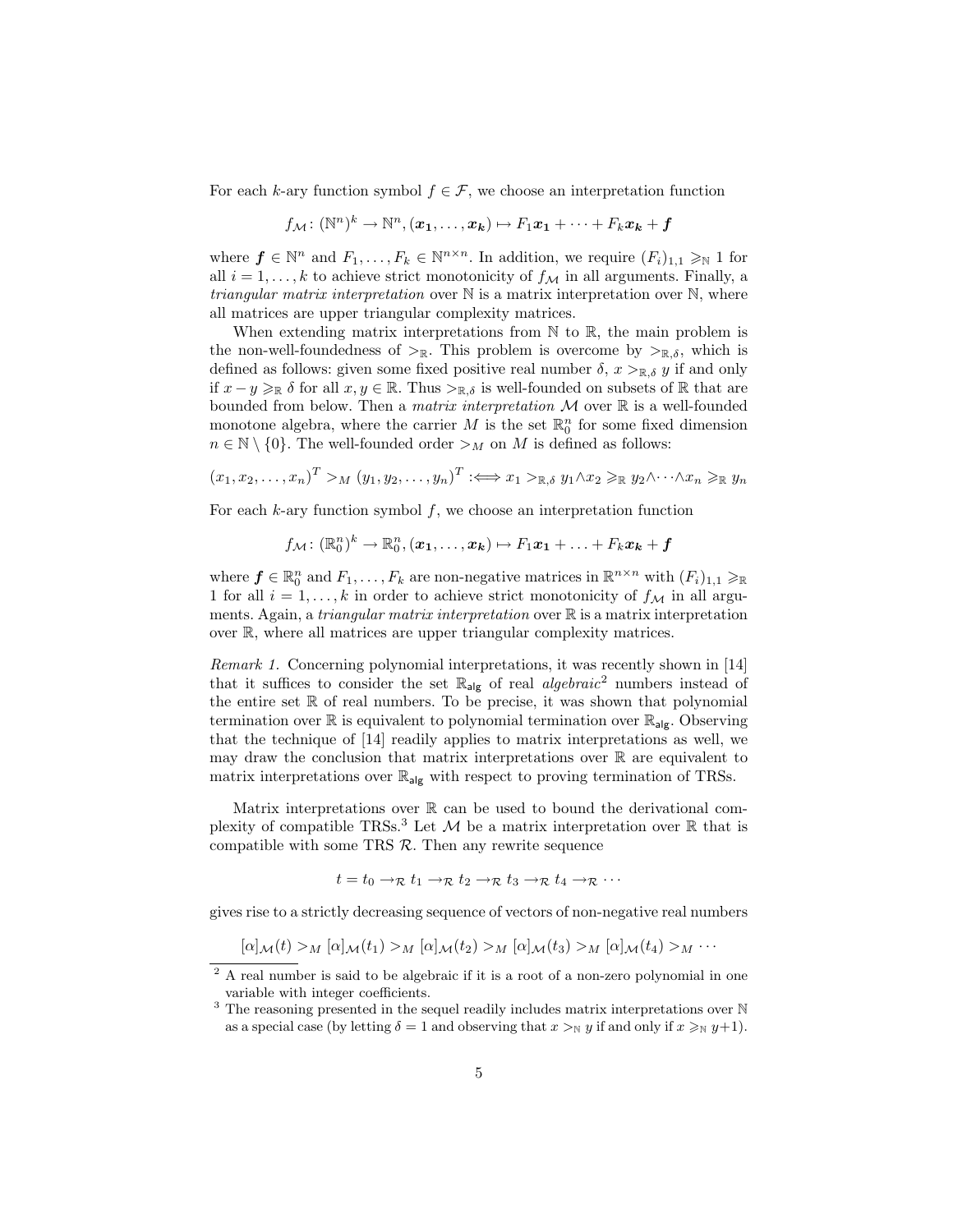for all variable assignments  $\alpha$ . In particular, by definition of  $\geq_M$ , the first components of these vectors form a sequence of non-negative real numbers that is strictly decreasing with respect to the order  $>_{\mathbb{R},\delta}$ , and every rewrite step causes a decrease of at least  $\delta$ . Hence, the first component of the vector  $\frac{1}{\delta} \cdot [\alpha]_{\mathcal{M}}(t)$  gives an upper bound on  $dh(t, \rightarrow \mathcal{R})$ . So if we manage to bound (the first component of) this vector for all terms  $t$  up to a given (but arbitrary) size  $k$ , then we have actually established an upper bound on the derivational complexity of  $\mathcal{R}$ . Moreover, as we are only interested in the asymptotic growth of  $\frac{1}{\delta} \cdot [\alpha]_{\mathcal{M}}(t)$  with respect to the size of t, we may neglect the multiplicative factor  $\frac{1}{\delta}$  because  $\delta$  is a constant. As already observed in [13], this problem essentially reduces to bounding the entries of finite matrix products of the form  $M_1 \cdot M_2 \cdot \ldots \cdot M_k$ ,  $M_i \in \mathcal{M}$ . Such products arise naturally when evaluating terms in a matrix interpretation; e.g., if  $t := f(g(a, b), c)$  then  $[\alpha]_{\mathcal{M}}(t) = F_1G_1a + F_1G_2b + F_1g + F_2c + f$ . As in [13], we reduce this problem to the analysis of the growth of the powers of a single matrix. To this end, we note that for all  $1 \leq i, j \leq n, (M_1 \cdot M_2 \cdot \ldots \cdot M_k)_{i,j} \leq (A^k)_{i,j}$ , where the matrix  $A$  is the component-wise maximum of all matrices occurring in M; i.e.,  $A_{i,j} := \max\{B_{i,j} \mid B \in \mathcal{M}\}\$  for all  $1 \leq i,j \leq n$ . If  $|t| \leq k$  then the length of each product is at most depth $(t)$   $(\leq k)$  and the number of products equals the number of subterms of  $t$ , which is also bounded by  $k$ . Thus any lemma stating that the entries of the matrix  $A^k$  are polynomially bounded in k of degree  $d-1$ can readily be used as the basis of a corresponding theorem that establishes a polynomial upper bound of degree d on the derivational complexity of all TRSs that are compatible with the matrix interpretation  $\mathcal{M}$ . In [13], for example, this is achieved by restricting the shape of the matrices to upper triangular form.

<span id="page-5-0"></span>**Lemma 2** ([13, Lemma 5]). Let  $A \in \mathbb{N}^{n \times n}$  be an upper triangular complexity matrix and  $k \in \mathbb{N}$ . Then  $(A^k)_{i,j} \in O(k^{n-1})$  for all  $1 \leq i, j \leq n$ .

<span id="page-5-1"></span>**Theorem 3 ([13, Theorem 6]).** If a TRS  $\mathcal R$  is compatible with a triangular matrix interpretation of dimension n, then  $\text{dc}_{\mathcal{R}}(k) \in O(k^n)$ .

However, we claim that Lemma [2](#page-5-0) only gives a rough estimate of the growth of the entries of the matrix  $A^k$ , i.e., the degree of the polynomial bound can be lowered in many cases. To this end, we provide a more concise analysis of the growth of  $A^k$  in the next section, obtaining a replacement for Lemma [2,](#page-5-0) which allows us to tighten the bounds established by Theorem [3.](#page-5-1) In particular, our refinement holds for matrix interpretations over both  $\mathbb N$  and  $\mathbb R$ . Moreover, we remark that the restriction of the shape of the matrices is another source for improvement. Clearly, there are also non-triangular matrices that exhibit polynomial growth, but in general non-triangular matrix interpretations do not induce polynomial (but rather exponential) upper bounds on the derivational complexity of compatible TRSs. So in order to be useful in (automated) complexity analysis of term rewriting, a characterization of polynomially bounded matrices is required such that, when searching for a compatible matrix interpretation for a given TRS, it is guaranteed beforehand that the search process only considers such matrices. This is the main goal of the following sections.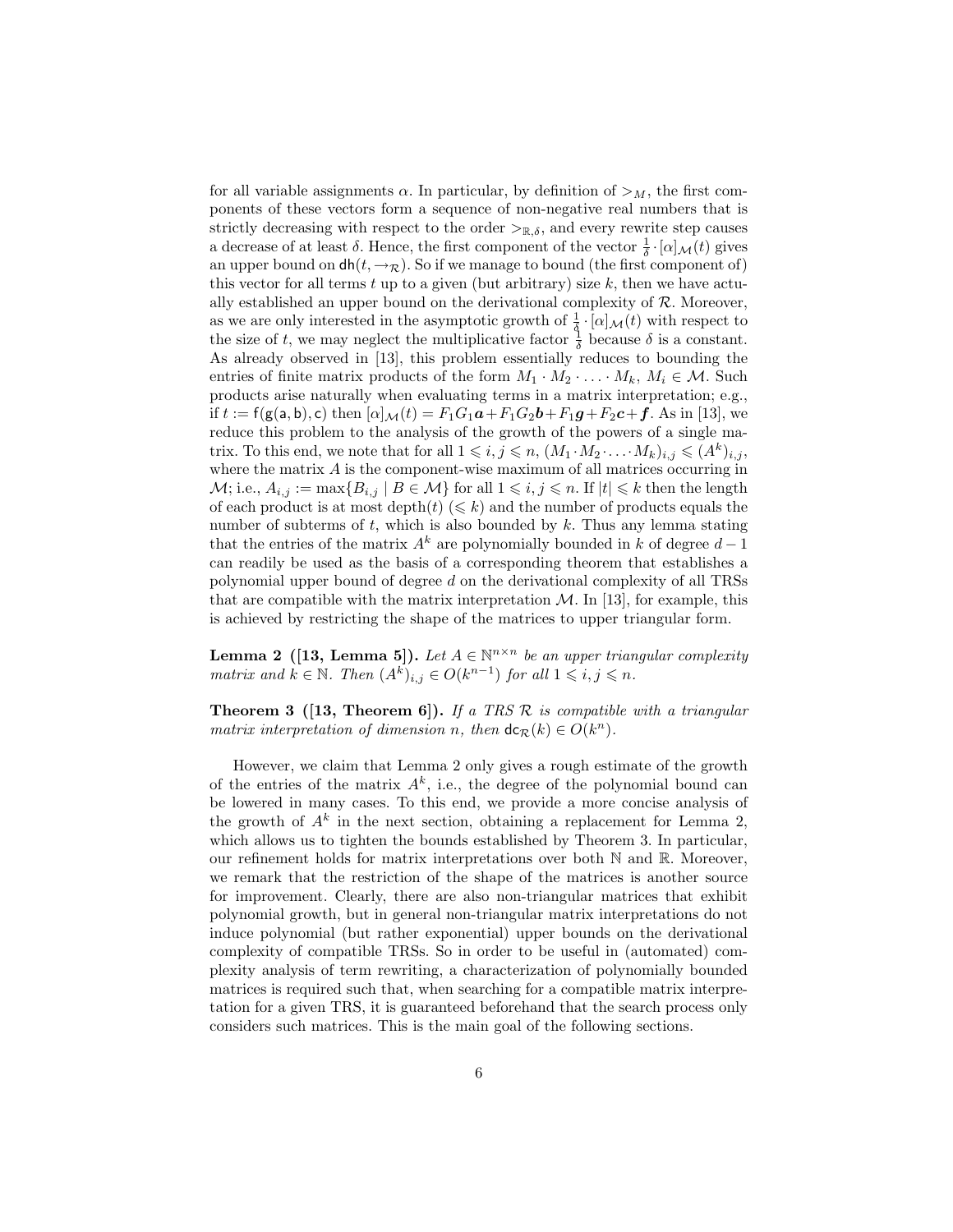#### <span id="page-6-0"></span>4 Main Result

In this section we elaborate on how to lift the restriction to upper triangular matrices. To this end, we leverage the Cayley-Hamilton theorem and the theory of linear homogeneous recurrence relations to completely characterize the growth of the powers of real square matrices (independently of the shape of the matrices). In particular, we show that the key point with respect to polynomial boundedness of such matrices is the nature of their eigenvalues. According to the discussion in Section [3,](#page-3-0) our results apply to matrix interpretations over  $\mathbb N$  and  $\mathbb R$  alike.

<span id="page-6-3"></span>**Lemma 4.** Let  $A \in \mathbb{R}^{n \times n}_{0}$ . Then  $\rho(A) \leq 1$  if and only if all entries of  $A^{k}$  $(k \in \mathbb{N})$  are asymptotically bounded by a polynomial in k of degree d, where  $d := \max_{\lambda}(0, m_{\lambda} - 1)$  and  $\lambda$  are the eigenvalues with absolute value exactly one.

*Proof.* First, let us assume that  $\rho(A) > 1$ , i.e., A has an eigenvalue  $\lambda$  of absolute value strictly greater than one. For any eigenvector x associated to  $\lambda$ , we have  $Ax = \lambda x$  and hence  $A^k x = \lambda^k x$ . Since x is non-zero by definition and  $|\lambda| > 1$ , there is at least one component of  $\lambda^k x$  whose absolute value grows exponentially in  $k$ . But this can only be the case if at least one entry of  $A^k$  grows exponentially in k as well. Conversely, if  $\rho(A) \leq 1$ , we have to show that the entries of  $A^k$  are polynomially bounded. Since A is a real  $n \times n$  matrix, its characteristic polynomial  $\chi_A(\lambda)$  is a monic polynomial of degree  $n$  with real coefficients. Without loss of generality, it can be written as  $\chi_A(\lambda) = \lambda^t \cdot p(\lambda), 0 \leqslant t \leqslant n$ , where t is maximal and p is a monic polynomial of degree  $n - t$ . By the Cayley-Hamilton theorem, A satisfies its own characteristic equation, that is,  $\chi_A(A) = 0$ . Clearly, if  $t = n$  then  $A^k = 0$  for all  $k \geq n$  and  $d = 0$ , such that the claim follows trivially. If  $t < n$  we rearrange the equation  $\chi_A(A) = 0$  into the form  $A^n = c_1 A^{n-1} + c_2 A^{n-2} + \cdots + c_{n-t} A^t$  with coefficients  $c_1, \ldots, c_{n-t}$ , readily obtaining a recursive equation for the powers of A, namely, for all  $k \geq n \in \mathbb{N}$   $A^k = c_1 A^{k-1} + c_2 A^{k-2} + \cdots + c_{n-t} A^{k-(n-t)}$ . Thus we establish the following recurrence relation

<span id="page-6-2"></span><span id="page-6-1"></span>
$$
A_k = c_1 A_{k-1} + c_2 A_{k-2} + \dots + c_{n-t} A_{k-(n-t)}
$$
\n<sup>(1)</sup>

and note that the sequence  $(A_j)_{j\geq t}$  where  $A_j := A^j$  satisfies it by construction. This is a linear homogeneous recurrence relation with constant coefficients and characteristic polynomial  $\chi(\lambda) = p(\lambda)$ . Since the coefficients of  $\chi(\lambda)$  are real numbers, the non-real roots (eigenvalues) always come in conjugate pairs; i.e., if  $\lambda_j := r_j(\cos(\phi_j) + i\sin(\phi_j))$  is a root of  $\chi(\lambda)$ , then so is its complex conjugate  $\lambda_j^* := r_j(\cos(\phi_j) - i\sin(\phi_j)).$  Thus the general solution of [\(1\)](#page-6-1) can be written as

$$
A_k = \sum_{i} (C_{i,0} + C_{i,1}k + \dots + C_{i,m_i-1}k^{m_i-1})\lambda_i^k
$$
  
+ 
$$
\sum_{j} (D_{j,0} + D_{j,1}k + \dots + D_{j,m_j-1}k^{m_j-1})r_j^k \cos(k\phi_j)
$$
  
+ 
$$
\sum_{j} (D'_{j,0} + D'_{j,1}k + \dots + D'_{j,m_j-1}k^{m_j-1})r_j^k \sin(k\phi_j)
$$
 (2)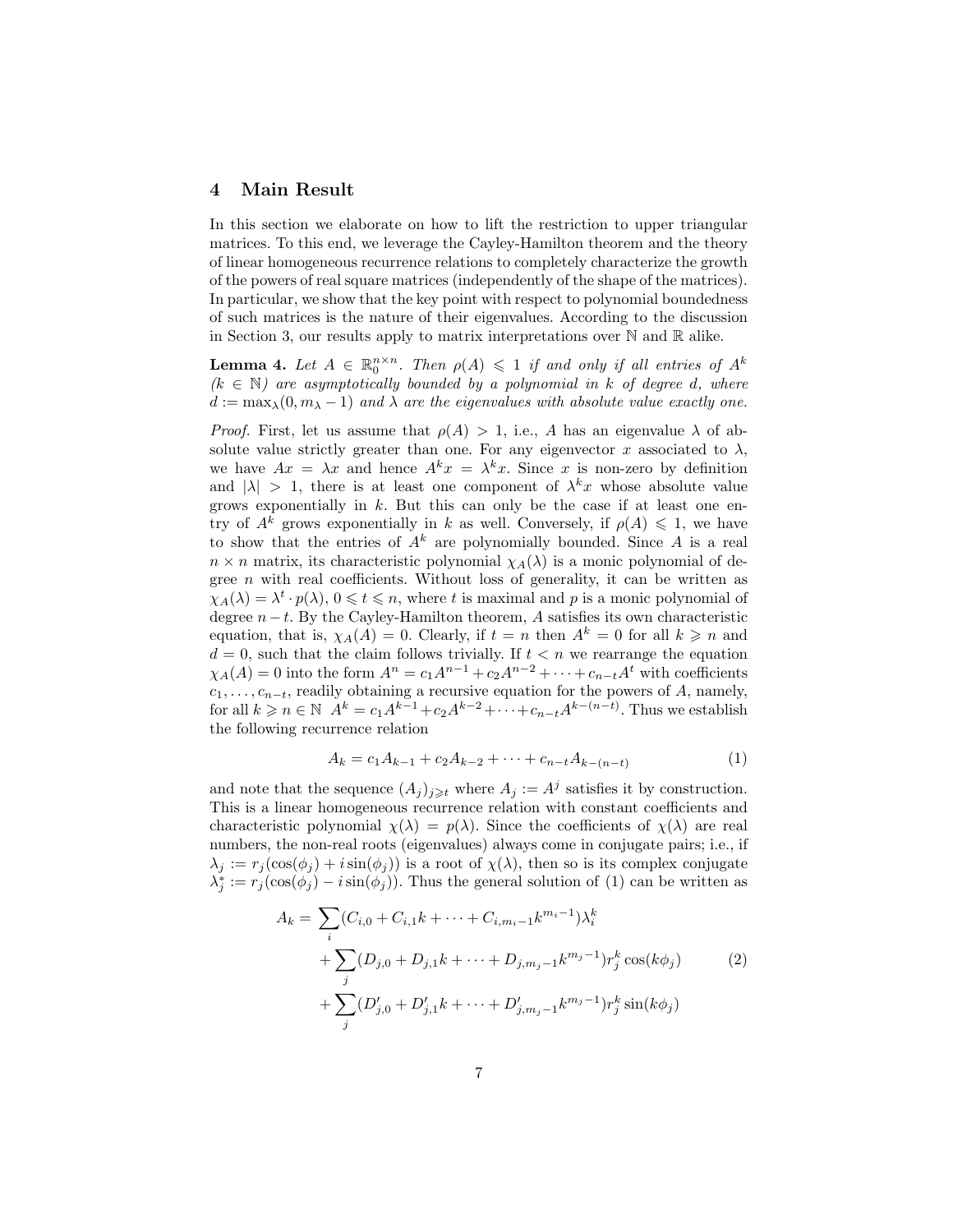where the  $\lambda_i$ 's are the distinct real roots of  $\chi(\lambda)$ , each having multiplicity  $m_i$ , and the  $\lambda_j$ 's,  $\lambda_j := r_j(\cos(\phi_j) + i\sin(\phi_j))$ , the distinct complex roots (modulo conjugates), each having multiplicity  $m_j$ . By assumption, the absolute values of all eigenvalues are at most one; hence,  $|\lambda_i| \leq 1$  and  $r_j \leq 1$  in [\(2\)](#page-6-2), such that the asymptotic growth of the entries of the matrix  $A<sup>k</sup>$  is polynomial rather than exponential. In particular, the degree d of the polynomial bound is at most  $m-1$ , where  $m$  is the largest of the multiplicities of the eigenvalues with absolute value exactly one. If there are no such eigenvalues, then  $\rho(A) < 1$  and  $\lim_{k \to \infty} A^k = 0$ , such that  $d = 0$ .

Example 5. Consider the  $4 \times 4$  matrix  $A := (A_{i,j})_{1 \leq i,j \leq 4}$  with all entries zero except  $A_{1,1} = A_{2,4} = A_{3,2} = A_{4,3} = 1$ . It has one real eigenvalue  $\lambda_1 = 1$  of multiplicity two and a pair of complex conjugate eigenvalues  $\lambda_2 = \frac{1}{2}(-1 + i\sqrt{3})$  and  $\lambda_2^* = \frac{1}{2}(-1 - i\sqrt{3})$  of multiplicity one, all of which have absolute value exactly one. Hence, the spectral radius  $\rho(A)$  of A is also one. According to Lemma [4,](#page-6-3) the entries of the matrix  $A^k$ ,  $k \in \mathbb{N}$ , are bounded by a linear polynomial in k. The actual bound, however, is even lower since  $A^4 = A$ , such that the powers of A are trivially bounded by a constant, and we can use the method outlined in the proof of Lemma [4](#page-6-3) to show this. To this end, we note that the characteristic polynomial of A is  $\chi_A(\lambda) = \lambda^4 - \lambda^3 - \lambda + 1$ . Thus, by the Cayley-Hamilton theorem, we obtain the recursive equation  $A^k = A^{k-1} + A^{k-3} - A^{k-4}$  for all  $k \geq 4 \in \mathbb{N}$ , the general solution of which can be written as

<span id="page-7-0"></span>
$$
A^{k} = (C_0 + C_1 k)\lambda_1^{k} + D r^{k} \cos(k\phi) + D' r^{k} \sin(k\phi)
$$
 (3)

where  $r(\cos(\phi) + i\sin(\phi)) = \lambda_2$ , that is,  $r = 1$  and  $\phi = \frac{2\pi}{3}$ . In the next step, the exact values of the four constants  $C_0$ ,  $C_1$ ,  $D$  and  $D'$  can be determined, for example, by letting  $k = 4, 5, 6, 7$  in [\(3\)](#page-7-0) and solving the resulting systems of linear equations. In doing so, one learns that  $C_1$  is zero, which means that the linear summand in [\(3\)](#page-7-0) vanishes. Further, we obtain  $A^k = C_0 + D \cos(k\phi) + D' \sin(k\phi)$ ,

$$
C_0 := \begin{pmatrix} 1 & 0 & 0 & 0 \\ 0 & \frac{1}{3} & \frac{1}{3} & \frac{1}{3} \\ 0 & \frac{1}{3} & \frac{1}{3} & \frac{1}{3} \\ 0 & \frac{1}{3} & \frac{1}{3} & \frac{1}{3} \end{pmatrix} \quad D := \begin{pmatrix} 0 & 0 & 0 & 0 \\ 0 & \frac{2}{3} & -\frac{1}{3} & -\frac{1}{3} \\ 0 & -\frac{1}{3} & \frac{2}{3} & -\frac{1}{3} \\ 0 & -\frac{1}{3} & -\frac{1}{3} & \frac{2}{3} \end{pmatrix} \quad D' := \begin{pmatrix} 0 & 0 & 0 & 0 \\ 0 & 0 & -\frac{\sqrt{3}}{3} & \frac{\sqrt{3}}{3} \\ 0 & \frac{\sqrt{3}}{3} & 0 & -\frac{\sqrt{3}}{3} \\ 0 & -\frac{\sqrt{3}}{3} & \frac{\sqrt{3}}{3} & 0 \end{pmatrix}
$$

which explains why the powers of A are bounded by a constant. In particular, the periodic nature of the sequence  $(A^k)_{k \in \mathbb{N}}$  becomes evident.

On the basis of Lemma [4,](#page-6-3) we now establish the following theorem concerning complexity analysis of TRSs that holds for matrix interpretations over N and R.

<span id="page-7-1"></span>**Theorem 6.** Let  $\mathcal{R}$  be a TRS and  $\mathcal{M}$  a compatible matrix interpretation of dimension n. Further, let A denote the component-wise maximum of all matrices occurring in M. If the spectral radius of A is at most one, then  $d c_R(k) \in$  $O(k^{d+1})$ , where  $d := \max_{\lambda}(0, m_{\lambda} - 1)$  and  $\lambda$  are the eigenvalues of A with absolute value exactly one.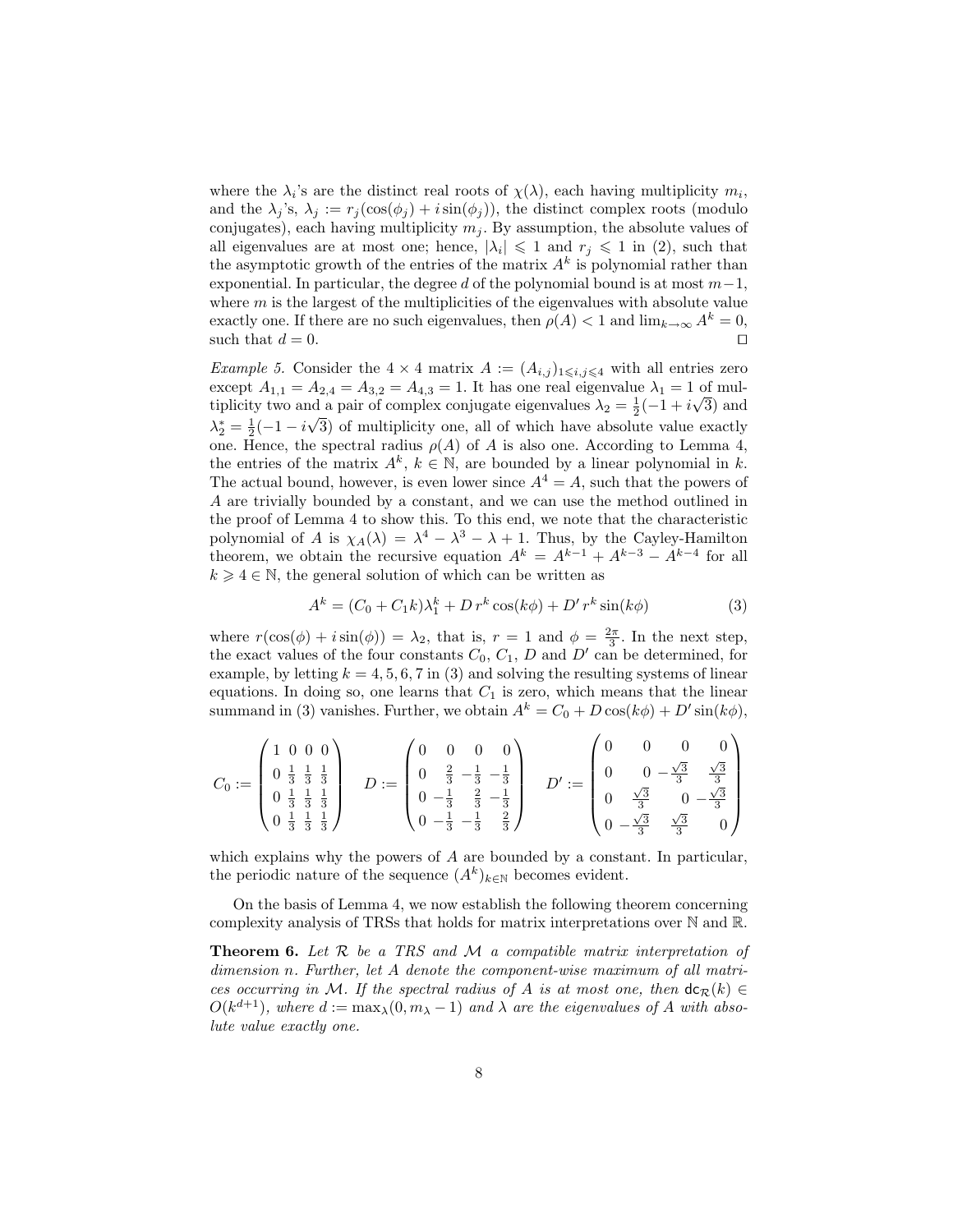Remark 7. Actually the d in Theorem [6](#page-7-1) can be strengthened to  $\max_{\lambda}(0, m_{\lambda}) - 1$ because the pathological case  $\rho(A) < 1$  implies  $\textsf{dc}_{\mathcal{R}}(k) \in O(k^0)$ .

The next example shows why triangular matrices may fail. Similar (but larger) systems are contained in TPDB [18], e.g., TRS/Cime 04/dpqs.xml.

Example 8. Consider the TRS  $\mathcal{R} = \{f(f(x)) \to f(c(f(x))), c(c(x)) \to x\}$  which is compatible with the matrix interpretation

$$
f_{\mathcal{M}}(x) = \begin{pmatrix} 1 & 1 & 0 \\ 0 & 0 & 0 \\ 0 & 0 & 0 \end{pmatrix} x + \begin{pmatrix} 0 \\ 1 \\ 0 \end{pmatrix} \quad c_{\mathcal{M}}(x) = \begin{pmatrix} 1 & 0 & 2 \\ 0 & 0 & 1 \\ 0 & 1 & 0 \end{pmatrix} x
$$

The eigenvalues of the component-wise maximum matrix are  $-1$ , 1 and 1; hence, Theorem [6](#page-7-1) deduces a quadratic upper bound on the derivational complexity of R. There cannot exist a *triangular* matrix interpretation compatible with  $R$  since the second rule demands that all diagonal entries in  $c_M$  are non-zero, but then the first rule can no longer be oriented.

Next we specialize Theorem [6](#page-7-1) to triangular matrix interpretations. In such interpretations all matrices are upper triangular complexity matrices whose diagonal entries are restricted to the closed interval  $[0, 1]$  and whose top-left entry is always one. Hence, this is also true for the component-wise maximum matrix A. Since the diagonal entries of a triangular matrix give the multiset of its eigenvalues, the matrix  $A$  is therefore guaranteed to have spectral radius one.

<span id="page-8-1"></span>**Theorem 9.** Let  $R$  be a TRS and  $M$  a compatible triangular matrix interpretation over  $\mathbb N$  or  $\mathbb R$  of dimension n. Further, let A denote the component-wise maximum of all matrices occurring in  $M$ , and let  $d$  denote the number of ones occurring along the diagonal of A. Then  $\text{dc}_{\mathcal{R}}(k) \in O(k^d)$ .<sup>[4](#page-8-0)</sup>

Note that the bound established by Theorem [9](#page-8-1) for matrix interpretations over N is at least as tight as the one of Theorem [3](#page-5-1) since  $d \leq n$ .

Example 10. The TRS  $\mathcal{R} = \{a(b(a(x))) \rightarrow a(b(b(a(x))))$ ,  $b(b(b(x))) \rightarrow b(b(x))\}^5$  $b(b(b(x))) \rightarrow b(b(x))\}^5$ is compatible with the triangular matrix interpretation

$$
\mathsf{a}_{\mathcal{M}}(x) = \begin{pmatrix} 1 & 2 & 1 \\ 0 & 0 & 1 \\ 0 & 0 & 0 \end{pmatrix} x + \begin{pmatrix} 0 \\ 1 \\ 1 \end{pmatrix} \quad \mathsf{b}_{\mathcal{M}}(x) = \begin{pmatrix} 1 & 0 & 2 \\ 0 & 0 & 1 \\ 0 & 0 & 0 \end{pmatrix} x + \begin{pmatrix} 1 \\ 0 \\ 0 \end{pmatrix}
$$

The diagonal of the component-wise maximum of the two matrices has the shape  $(1, 0, 0)$ . Hence,  $\mathcal R$  has (at most) linear derivational complexity by Theorem [9,](#page-8-1) whereas the bound established by Theorem [3](#page-5-1) is cubic. Incidentally, the bound inferred from Theorem [9](#page-8-1) is even optimal since it is easy to see that the derivational complexity of  $R$  is at least linear. It is easy to show that there are no triangular matrix interpretations of dimension one and two compatible with R.

The final example shows the benefit of matrix interpretations over R.

<span id="page-8-0"></span><sup>&</sup>lt;sup>4</sup> Independently in [19, Proposition 7.6] the same result has been established for N.

<span id="page-8-2"></span><sup>5</sup> TPDB problem TRS/Zantema 04/z126.xml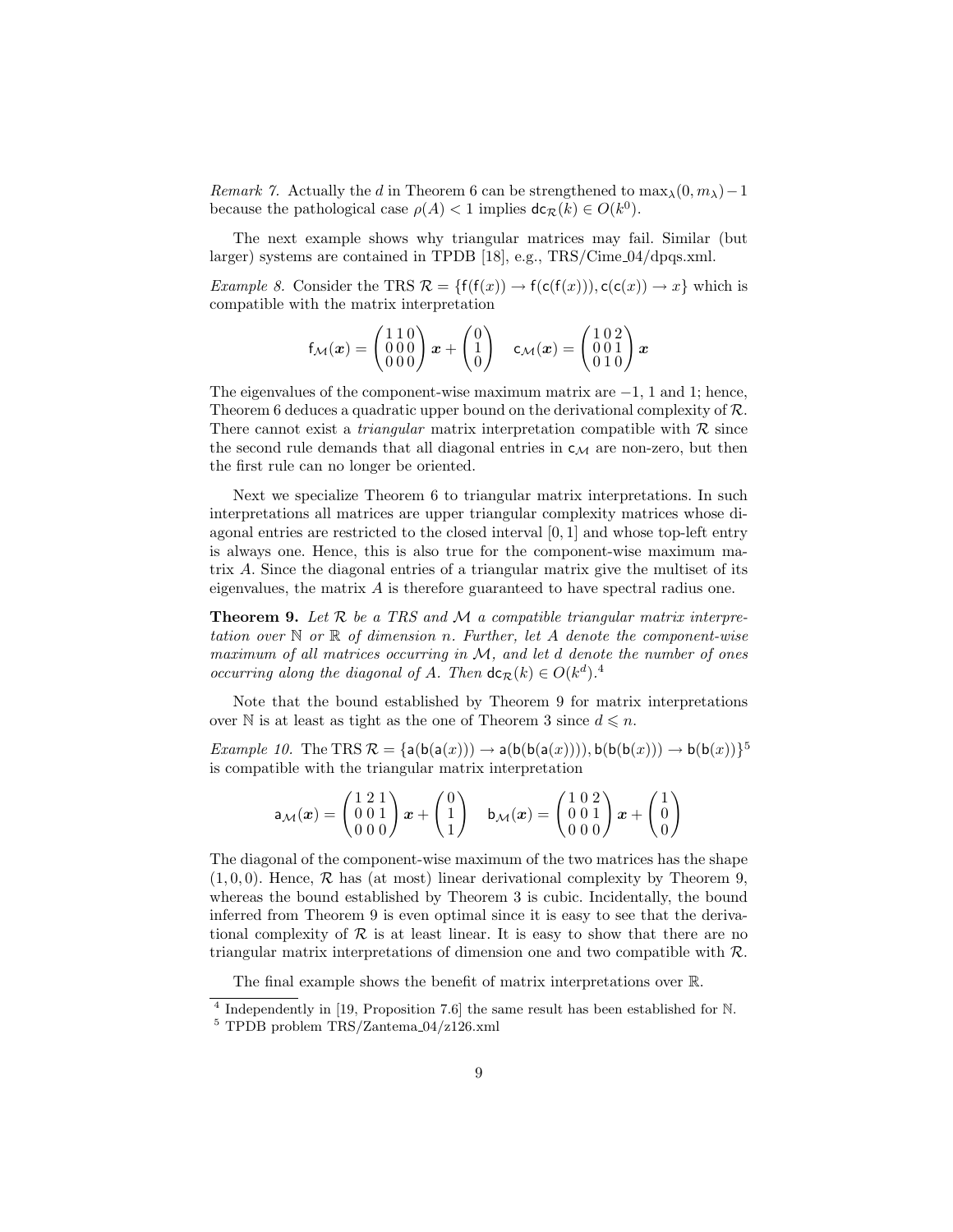*Example 11.* Consider the TRS  $\mathcal{R}$ .<sup>[6](#page-9-1)</sup> There exists a matrix interpretation (see website in Footnote [8\)](#page-12-1) compatible with  $R$  such that the diagonal of the componentwise maximum matrix has the shape  $(1, \frac{1}{2}, 0)$ . Due to Theorem [9,](#page-8-1) the derivational complexity of  $R$  is at most linear. Our implementation could find a triangular matrix interpretation of the same dimension over  $\mathbb N$  compatible with  $\mathcal R$  establishing a quadratic but not a linear bound.

#### <span id="page-9-0"></span>5 Implementation Issues

In Theorem [6,](#page-7-1) we consider some TRS together with a compatible matrix interpretation and demand that the component-wise maximum matrix A has spectral radius at most one. So we have to make sure that the absolute values of all its eigenvalues (real and complex ones) are at most one. However, since A is a non-negative real square matrix, we only have to ensure this condition for all (non-negative) real eigenvalues of A. This follows directly from the Perron-Frobenius theorem ([16], weak form), which states that the spectral radius of a non-negative real square matrix is an eigenvalue of the matrix; i.e., there exists a non-negative real eigenvalue that dominates in absolute value all eigenvalues.

Concerning the automation of Theorem [6,](#page-7-1) the main problem that has to be dealt with is the following. Given some square matrix A with unknown entries, all of which are supposed to be non-negative real (or integer) numbers, we need a set of constraints, expressed in terms of the unknown entries, that enforce  $\rho(A) \leq 1$ ; e.g., for which non-negative values of a, b, c and d has the matrix

$$
A:=\left(\begin{matrix} a & b \\ c & d \end{matrix}\right)
$$

spectral radius at most one? In the sequel, we present three different approaches.

(A) The first approach is based on the explicit calculation of the eigenvalues of A, i.e., the explicit calculation of the roots of the characteristic polynomial  $\chi_A(\lambda)$ . For the two-dimensional case, we have  $\chi_A(\lambda) = \lambda^2 - (a+d)\lambda + ad - bc$ , and by the quadratic formula we obtain the roots  $\lambda_{1,2} = \frac{a+d}{2} \pm \frac{\sqrt{(a-d)^2 + 4bc}}{2}$  $\frac{a_1+4ac}{2},$ both of which are real because all matrix entries are non-negative. In particular,  $\lambda_2 \gg \lambda_1$ ) is non-negative, such that it suffices to require  $\lambda_2 \leq 1$  according to the Perron-Frobenius theorem. Simplifying this condition as much as possible, we infer that the matrix A has spectral radius at most one if and only if  $a+d \leq 2$  and  $a + d \leq d - bc + 1$ . This explicit approach also applies to matrices of dimension three and four since there exist formulas for the solution of arbitrary cubic and quartic polynomial equations with symbolic coefficients (though the respective calculations are tedious). However, for equations of degree five or higher, there are no formulas that express the solutions of such equations in terms of their coefficients using only the four basic arithmetic operations and radicals  $(n-th)$ roots, for some integer  $n$ ).

<span id="page-9-1"></span><sup>6</sup> TPDB problem TRS/Secret 05 SRS/matchbox2.xml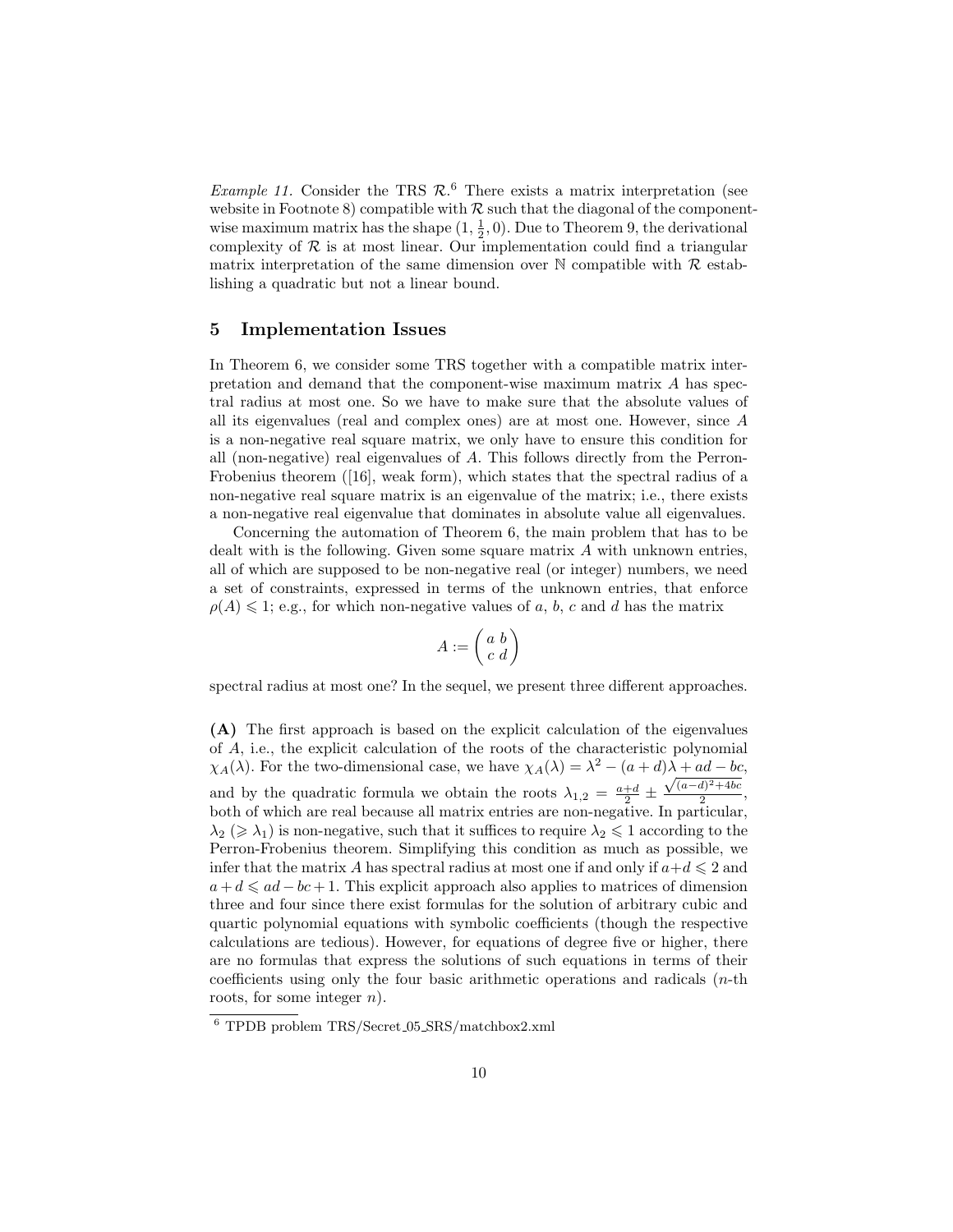(B) Next we present an alternative and simpler approach for three-dimensional matrices. To this end, let  $A$  be some arbitrary three-dimensional non-negative real square matrix with entries  $a, b, \ldots, i$  and characteristic polynomial  $\chi_A(\lambda)$ 

$$
\lambda^3 - (a + e + i)\lambda^2 + (ei - fh + ai - cg + ae - bd)\lambda - (aei + bfg + cdh - ceg - bdi - afh)
$$

which we abbreviate by  $\lambda^3 + p\lambda^2 + q\lambda + r$ . By the Perron-Frobenius theorem, it suffices to constrain the real roots of  $\chi_A(\lambda)$  to the closed interval [−1, 1]. To this end, we make use of the well-known fact that a cubic polynomial like  $\chi_A(\lambda)$  either has only one real root (and two complex conjugate roots) if its discriminant  $D := p^2q^2 - 4q^3 - 4p^3r - 27r^2 + 18pqr$  is negative or three (not necessarily distinct) real roots if  $D \geq 0$ . Visualizing the geometric shape of  $\chi_A(\lambda)$ , it is not hard to see that in the latter case all three roots are in [−1, 1] if and only if  $\chi_A(-1) \leq 0$ ,  $\chi_A(1) \geq 0$  and  $\chi'_A(\lambda) \geq 0$  for all  $\lambda \in \mathbb{R}$  with  $|\lambda| \geq 1$ (here  $\chi'_A$  denotes the first derivative of  $\chi_A$ ). Thus we conclude that the matrix A has spectral radius at most one if and only if

$$
\begin{aligned} &(D<0\wedge \chi_A(-1)\leqslant 0\wedge \chi_A(1)\geqslant 0)\vee\\ &(\chi_A(-1)\leqslant 0\wedge \chi_A(1)\geqslant 0\wedge \chi_A'(\lambda)\geqslant 0\text{ for all }|\lambda|\geqslant 1)\end{aligned}
$$

These are polynomial constraints in the entries of A. In particular, the constraint  $\chi'_A(\lambda) = 3\lambda^2 + 2p\lambda + q \geq 0$  for all  $|\lambda| \geq 1$  can be shown to be equivalent to

$$
(p^2 - 3q \le 0) \lor (-3 \le p \le 3 \land -(q+3) \le 2p \le q+3)
$$

by means of the quadratic formula. Here the term  $p^2 - 3q$  is essentially the discriminant of  $\chi'_A(\lambda)$ ; if it is negative, then  $\chi'_A(\lambda)$  has no real root, such that the constraint holds trivially, otherwise it has two real roots  $\lambda_1$  and  $\lambda_2$ . In case  $\lambda_1 = \lambda_2$ , the constraint also holds because then  $\chi'_A(\lambda) = 3 \cdot (\lambda - \lambda_1)^2$ . Finally, if  $\lambda_1 \neq \lambda_2$ , then both must necessarily lie in the closed interval [−1, 1] for the constraint to hold, which is ensured by the second disjunct in the above formula.

(C) Last but not least, we present a generic method that works for matrices with unknown entries of any dimension. To this end, let  $A$  be an n-dimensional square matrix whose entries are supposed to be real numbers (not necessarily non-negative). Its characteristic polynomial is a monic polynomial of degree *n*, which can be written as  $\chi_A(\lambda) = \lambda^n + \sum_{i=0}^{n-1} c_i \lambda^i$ , where the coefficients  $c_i$ ,  $0 \leq i \leq n-1$ , are polynomial expressions in the entries of A. Since all coefficients are supposed to be real numbers,  $\chi_A(\lambda)$  can always be factored as

<span id="page-10-0"></span>
$$
\chi_A(\lambda) = (\lambda - r)^b \cdot \prod_j (\lambda^2 + p_j \lambda + q_j)^{m_j} \tag{4}
$$

where  $b = 0$  if n is even,  $b = 1$  otherwise,  $m_j \geq 1$   $(m_j \in \mathbb{N})$  is the multiplicity of the quadratic factor  $\lambda^2 + p_j \lambda + q_j$ , and  $r, p_j, q_j \in \mathbb{R}$ . Thus the absolute values of all roots (real and complex ones) of  $\chi_A(\lambda)$  are at most one if and only if  $|r| \leq 1$ (in case  $b = 1$ ) and the absolute values of the roots of all quadratic factors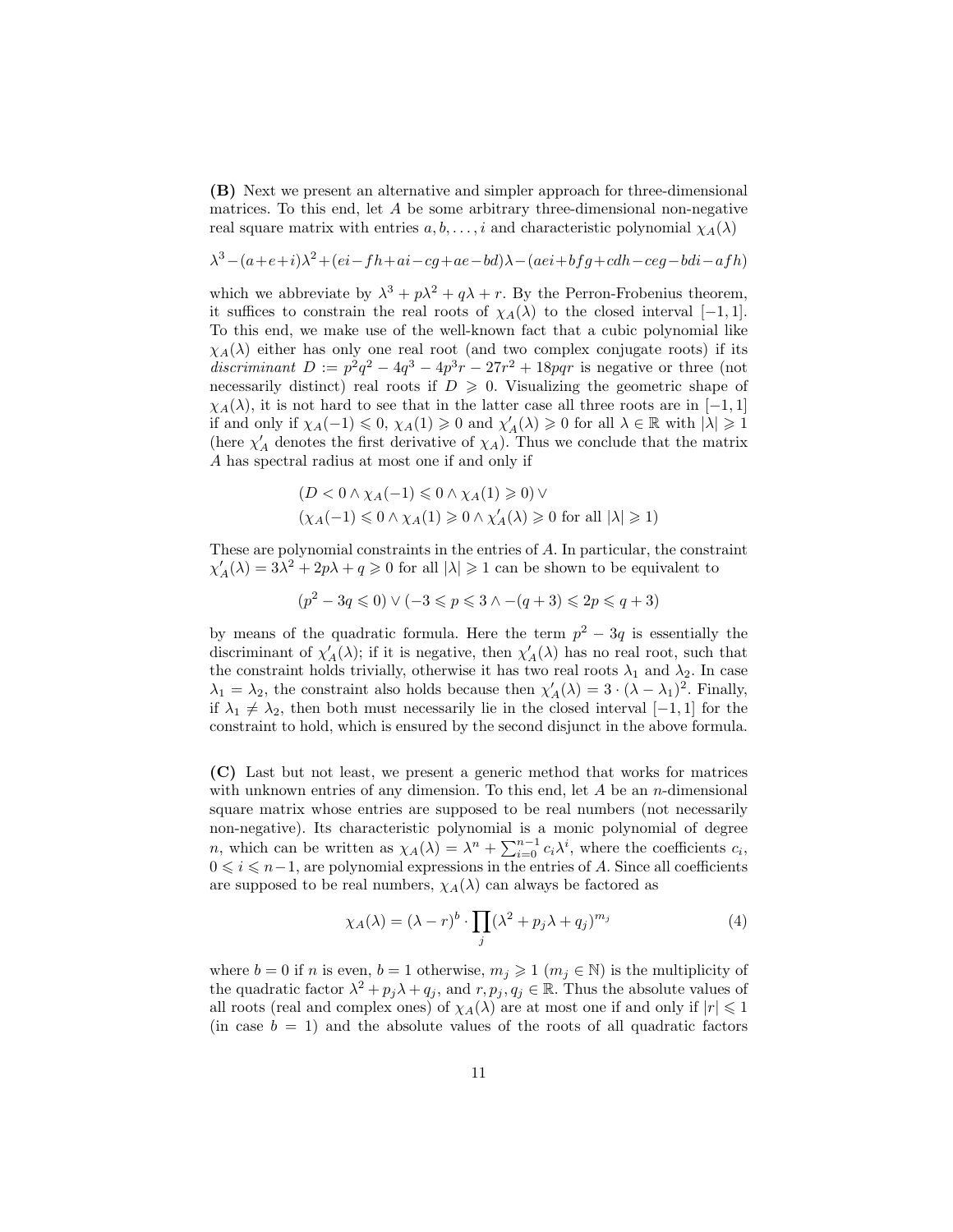are at most one. So when does the latter condition hold for a given quadratic factor  $\lambda^2 + p_j \lambda + q_j$ ? By the quadratic formula, we obtain the roots  $\lambda_{1,2}$  :=  $-\frac{p_j}{2}$  ±  $\frac{\lambda + p_j}{\sqrt{p_j^2-4q_j}}$  $\frac{1-aq_j}{2}$ . If the discriminant  $p_j^2-4q_j$  is negative, both roots are complex, i.e.,  $\lambda_{1,2} := -\frac{p_j}{2} \pm i$  $\frac{\sqrt{4q_j-p_j^2}}{2}$  and have absolute value  $|\lambda_1| = |\lambda_2| = \sqrt{q_j}$ . Hence, we demand  $\sqrt{q_j} \leq 1$ , or equivalently,  $q_j \leq 1$ . In the other case, if  $p_j^2 - 4q_j \geq 0$ , both roots are real, and the constraints  $|\lambda_1| \leq 1$  and  $|\lambda_2| \leq 1$  simplify to

<span id="page-11-3"></span>
$$
-2 \leqslant p_j \leqslant 2 \text{ and } -(q_j + 1) \leqslant p_j \leqslant q_j + 1
$$

As a consequence, the matrix  $A \in \mathbb{R}^{n \times n}$  with characteristic polynomial [\(4\)](#page-10-0) has spectral radius at most one if and only if  $b = 1$  implies  $-1 \le r \le 1$  and for all quadratic factors  $\lambda^2 + p_j \lambda + q_j$  in [\(4\)](#page-10-0),

$$
(p_j^2 - 4q_j < 0 \land q_j \leq 1) \lor (p_j^2 - 4q_j \geq 0 \land -2 \leq p_j \leq 2 \land -(q_j + 1) \leq p_j \leq q_j + 1)
$$

Non-negative Integer Matrices. If all matrix entries are non-negative integers, one can also apply a totally different approach. It is based on graph theory and the following lemma, which is an immediate consequence of  $[11,$  Corollary  $1$ <sup>[7](#page-11-0)</sup>.

**Lemma 12.** Let  $A \in \mathbb{N}^{n \times n}$ . Then  $\rho(A) > 1$  if and only if  $(A^k)_{i,i} > 1$  for some  $k \in \mathbb{N}$  and  $i \in \{1, \ldots, n\}.$ 

Viewing  $A \in \mathbb{N}^{n \times n}$  as the adjacency matrix of a directed weighted graph  $G_A$  of n vertices numbered from 1 to n, such that for every positive entry  $A_{i,j}$  there is an edge from vertex i to vertex j of weight  $A_{i,j}$ , the condition  $(A^k)_{i,i} > 1$  for some  $i \in \{1, \ldots, n\}$  mentioned in the previous lemma holds if and only if

<span id="page-11-2"></span>1. there is a cycle in  $G_A$  containing at least one edge of weight  $w > 1$ , or

<span id="page-11-1"></span>2. there are (at least) two different paths (cycles) from some vertex to itself.

This is due to the well-known fact that the entry  $(A^k)_{i,j}$  equals the sum of the weights of all distinct paths in  $G_A$  of length k from vertex i to vertex j, where the weight  $w$  of a path is the product of the weights of its edges (in particular,  $w \geq 1$ . Hence, we have  $\rho(A) \leq 1$  if and only if neither of the two conditions holds. Since every cycle of  $G_A$  is composed of simple cycles, that is, cycles with no repeated vertices (aside from the necessary repetition of the start and end vertex), we may restrict to simple cycles for both conditions.

Next we make two important observations. First, for  $A \in \mathbb{N}^{n \times n}$ ,  $G_A$  cannot have a simple cycle containing an edge of weight greater than one if every matrix in the set  $\{A, A^2, \ldots, A^n\}$  has diagonal entries less than or equal to one. Concerning the second condition, let us assume that there are two different simple cycles  $C_1$  and  $C_2$  of length  $l_1$  and  $l_2$ ,  $1 \leq l_1, l_2 \leq n$ , from some vertex i to itself. Considering all paths of length  $lcm(l_1, l_2)$ , the least common multiple of  $l_1$  and  $l_2$ , we clearly have  $(A^{\mathsf{lcm}(l_1,l_2)})_{i,i} > 1$ . In addition, we also have  $(A^{l_1+l_2})_{i,i} > 1$  because there are two different cycles, each of weight at least one, from vertex  $i$  to itself of length  $l_1 + l_2$ , namely, the concatenation of  $C_1$  and  $C_2$  as well as the concatena-

<span id="page-11-0"></span><sup>&</sup>lt;sup>7</sup> The joint spectral radius of a singleton set  $\{A\}$  of matrices coincides with  $\rho(A)$ .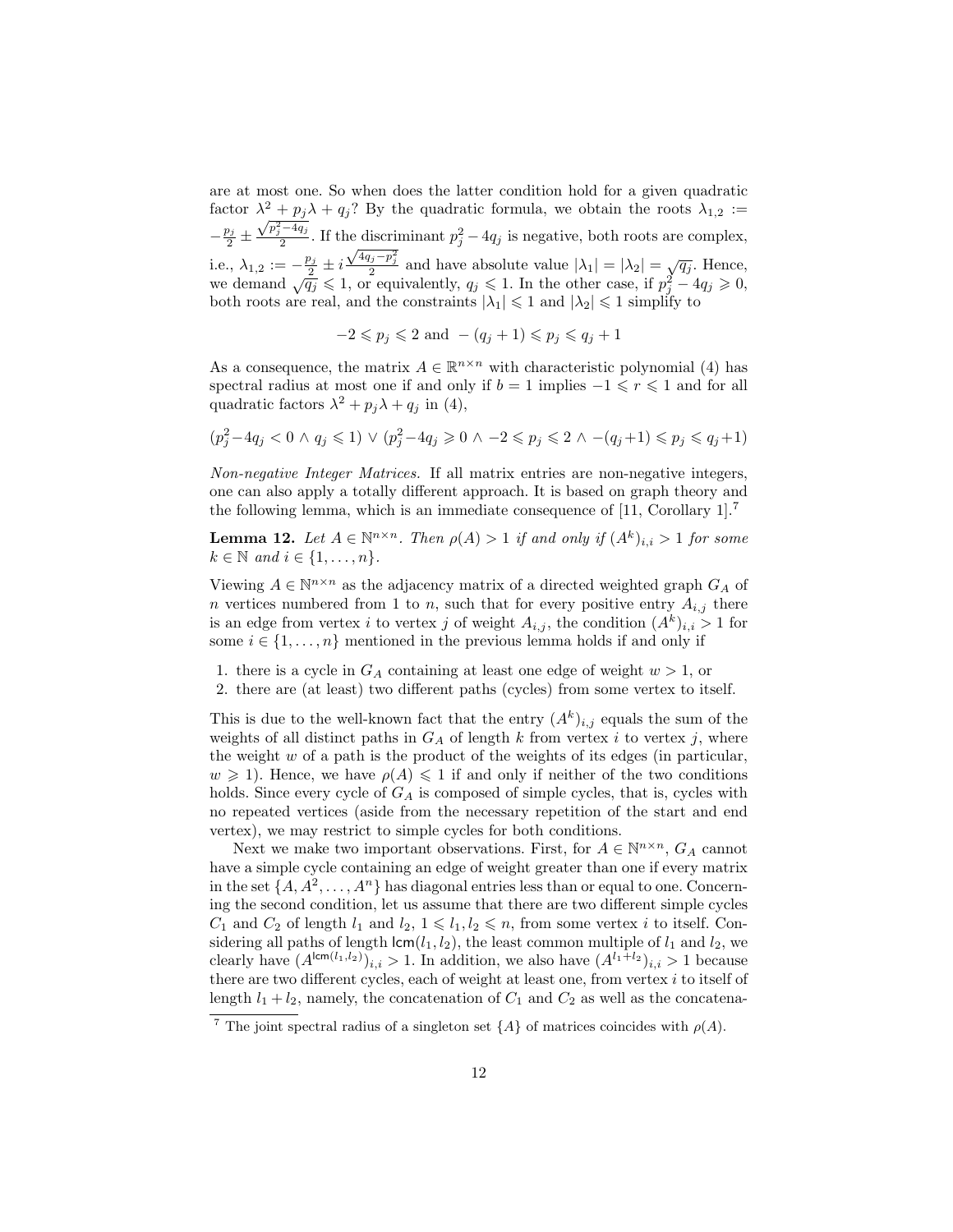tion of  $C_2$  and  $C_1$ . Hence, we can detect the existence of the cycles  $C_1$  and  $C_2$  by examining the diagonal entries of all matrices in the set  $\{A, A^2, \ldots, A^m\}$ , where  $m := \min(l_1 + l_2, \text{lcm}(l_1, l_2)).$  More generally, we can detect any pair of cycles satisfying condition [2](#page-11-1) by examining the diagonal entries of the matrices in the set  ${A, A<sup>2</sup>, ..., A<sup>p(n)</sup>},$  where  $p(n) := max{min(l<sub>1</sub> + l<sub>2</sub>, lcm(l<sub>1</sub>, l<sub>2</sub>)) | 1 \le l<sub>1</sub>, l<sub>2</sub> \le n}.$ The left part of the table below shows the values of  $p(n)$  for various values of n.

| $n \mid 1 \quad 2 \quad 3 \quad 4 \quad 5 \quad 6$ |  |  |  |                                    | $n \mid 1 \quad 2 \quad 3 \quad 4 \quad 5 \quad 6$ |  |  |  |
|----------------------------------------------------|--|--|--|------------------------------------|----------------------------------------------------|--|--|--|
| $p(n)$   1   2   5   7   9   11                    |  |  |  | $q(n)$   1   2   3   5   5   7   9 |                                                    |  |  |  |

In particular, we observe that  $p(n) \geq n$  for  $n \geq 1$ , and we draw the following conclusion. If every matrix in the set  $\{A, A^2, \ldots, A^{p(n)}\}$  has diagonal entries less than or equal to one, then neither condition [1](#page-11-2) nor condition [2](#page-11-1) can hold, which implies  $\rho(A) \leq 1$ . The converse is obvious.

Now let us apply this result to matrix interpretations. By definition, all matrices of a matrix interpretation  $M$  must have a top-left entry of at least one. Hence, this is also true for the maximum matrix  $\tilde{A}$  of  $\mathcal{M}$ . In other words, in  $G_A$ , vertex 1 has a loop (of length one) to itself. This corresponds to a dimension reduction by one for precluding all instances of condition [2.](#page-11-1) More precisely, we do not have to consider the cases  $l_1 = n$  or  $l_2 = n$  because then not only  $C_1$  and  $C_2$  but also  $C_1$   $(C_2)$  and the loop of vertex 1 satisfy condition [2](#page-11-1) (for  $n > 1$ , and we can detect this by examining the diagonal entries of the matrix  $A<sup>n</sup>$ , which has to be considered anyway for precluding all instances of condi-tion [1.](#page-11-2) Therefore, if  $A_{1,1} > 0$ , we have  $\rho(A) \leq 1$  if and only if every matrix in the set  $\{A, A^2, \ldots, A^{q(n)}\}$  has diagonal entries less than or equal to one, where  $q(n) := \max(n, p(n-1))$  for  $n > 1$  and  $q(1) := 1$ . Some values for  $q(n)$  are displayed in the right part of the above table.

## <span id="page-12-0"></span>6 Experimental Results

The criteria proposed in this paper have been implemented in the complexity tool CaT [20] and the 1172 non-duplicating TRSs in TPDB 7.0.2 have been considered. All tests have been performed on a server equipped with 64 GB of main memory and eight dual-core AMD Opteron<sup>®</sup> 885 processors running at a clock rate of 2.6 GHz with a time limit of 60 seconds per system.[8](#page-12-1)

We searched for matrix interpretations of dimension  $d \in \{1, \ldots, 5\}$  by encoding the constraints as an SMT problem (quantifier-free non-linear arithmetic), which is solved by bit-blasting. We used max $(2, 6 - d)$  (7 − d) bits to represent coefficients (intermediate results). The numerators of rational numbers are represented with the bit-width mentioned above while all denominators are 2.  $\mathbb{G}$ T found compatible matrix interpretations (not necessarily polynomially bounded) for 287 TRSs, giving an upper bound on the number of systems our results can apply to (if used stand-alone).

Table [1](#page-13-1) indicates the number of systems where the labeled approach yields polynomial upper bounds on the derivational complexity. The first row shows

<span id="page-12-1"></span><sup>8</sup> For full details see <http://cl-informatik.uibk.ac.at/software/cat/polymatrix>.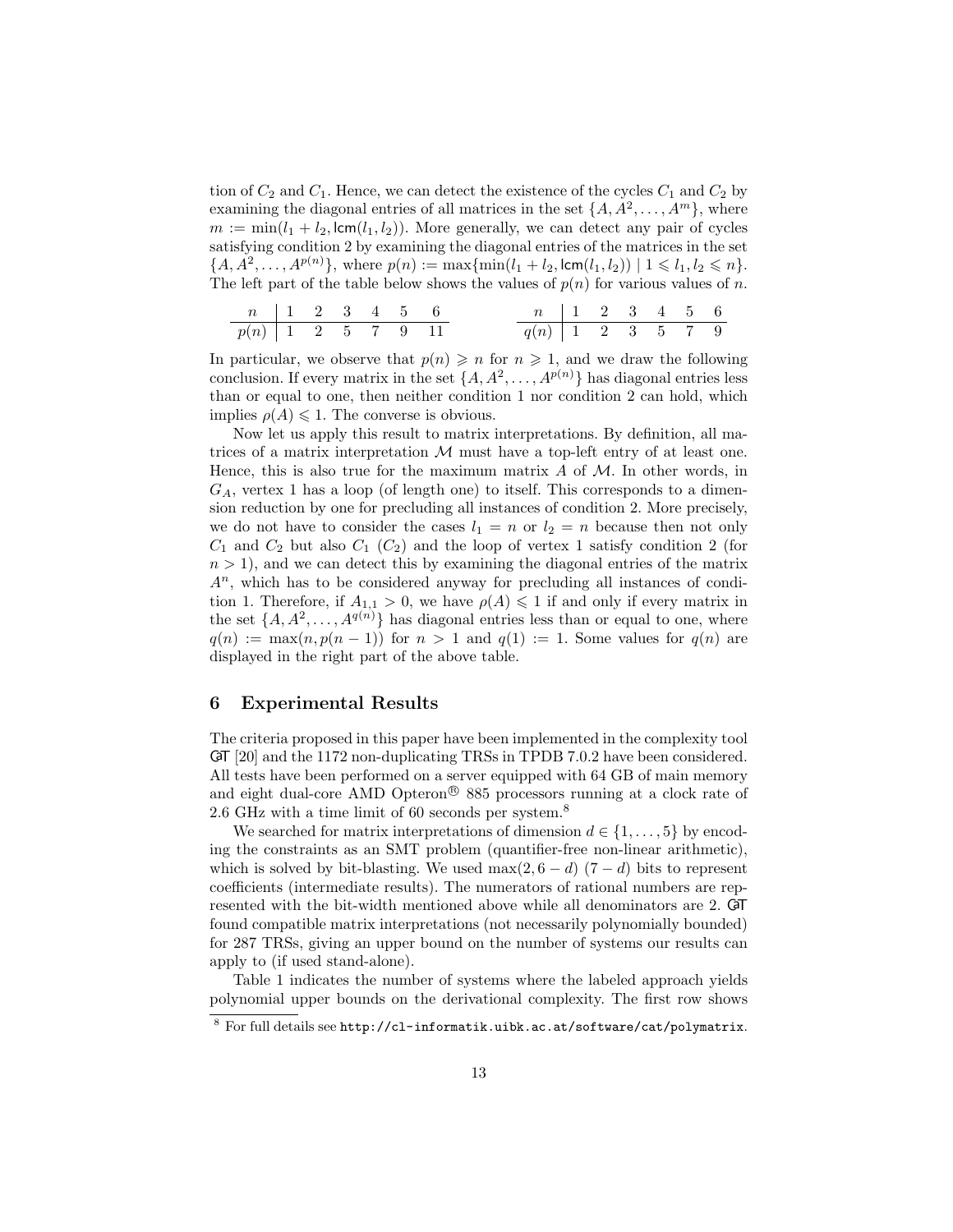<span id="page-13-1"></span>Table 1. Polynomial bounds for 1172 systems

|                                           | O(k)        | $O(k^2)$        | $O(k^3)$        | $O(k^n)$      |
|-------------------------------------------|-------------|-----------------|-----------------|---------------|
| Theorem $3 9_{\mathbb{N}} 9_{\mathbb{R}}$ | 46 85 88    | 158 184 185     | 177   202   196 | 203 205 199   |
| $A B C $ Lemma 12                         | 61 68 80 64 | 158 176 185 175 | $-182 191 180$  | $- - 193 190$ |
| row $1$ row $2$ row $1+2$                 | 88 80 88    | 191 185 200     | 205 191 209     | 208 196 212   |
| $GT(2009)$ $GT(2010)$                     | 208 214     | 299 309         | 310 321         | 328 329       |

that the theorems proposed in this paper allow to infer tighter upper bounds from triangular matrices than [13]; e.g., the number of linear (quadratic) upper bounds increases by 84% (16%) if one compares Theorems [3](#page-5-1) and  $9<sub>N</sub>$ . The results for (possibly) non-triangular matrix interpretations are reported in the second row. The generic method based on factoring the characteristic polynomial (C) is implemented by comparing the coefficients from the characteristic polynomial with the coefficients of equation [\(4\)](#page-10-0). Note that only this non-triangular approach allows to add upper bounds on the multiplicity of eigenvalues to the matrix encoding, which explains the high score for linear bounds. Since encoding A (B) is becoming harder for larger dimensions, we implemented it for dimensions one and two (and three) only (explaining the – in the table). Row three relates the approaches based on triangular and non-triangular matrices. Here row 1 corresponds to the accumulated power of Theorems [3](#page-5-1) and [9](#page-8-1) and row 2 to A, B, C, and Lemma [12,](#page-11-3) respectively. The impact of the methods proposed in this paper when integrated into the  $2009$  competition version of  $\overline{GT}$  is shown in row four. CaT was the strongest (derivational) complexity prover in 2008, 2009, and 2010. Since most parts of this paper aim at tightening bounds, it is not surprising that the total number of polynomial bounds did not increase significantly.

# <span id="page-13-0"></span>7 Conclusion, Related and Future Work

We have presented a characterization of matrix interpretations that induce polynomial upper bounds on the derivational complexity of compatible TRSs. Contrary to previous approaches, our method applies to matrix interpretations over N and R alike and does not restrict the shape of the matrices. At the core of our method is the analysis of the growth of finite products of matrices. In particular, we estimate the growth of a product of the form  $M_1 \cdot M_2 \cdot \ldots \cdot M_k$  by the growth of a (suitably chosen) matrix  $A^k$ , which is determined by its spectral radius. For future work, the investigation of joint spectral radius theory [11] looks promising since the joint spectral radius is a measure of the maximal growth of products of matrices taken from a set and has been the subject of intense research.

Concerning related work, very recently (and independently) Waldmann [19] provides a characterization of polynomially bounded matrix interpretations over N, which extends triangular matrix interpretations. In [19] matrices are viewed as weighted (word) automata and the derivational complexity of TRSs is bounded by the growth of the weight function computed by such automata. We believe that the method is at least as powerful as our approach for matrix interpretations